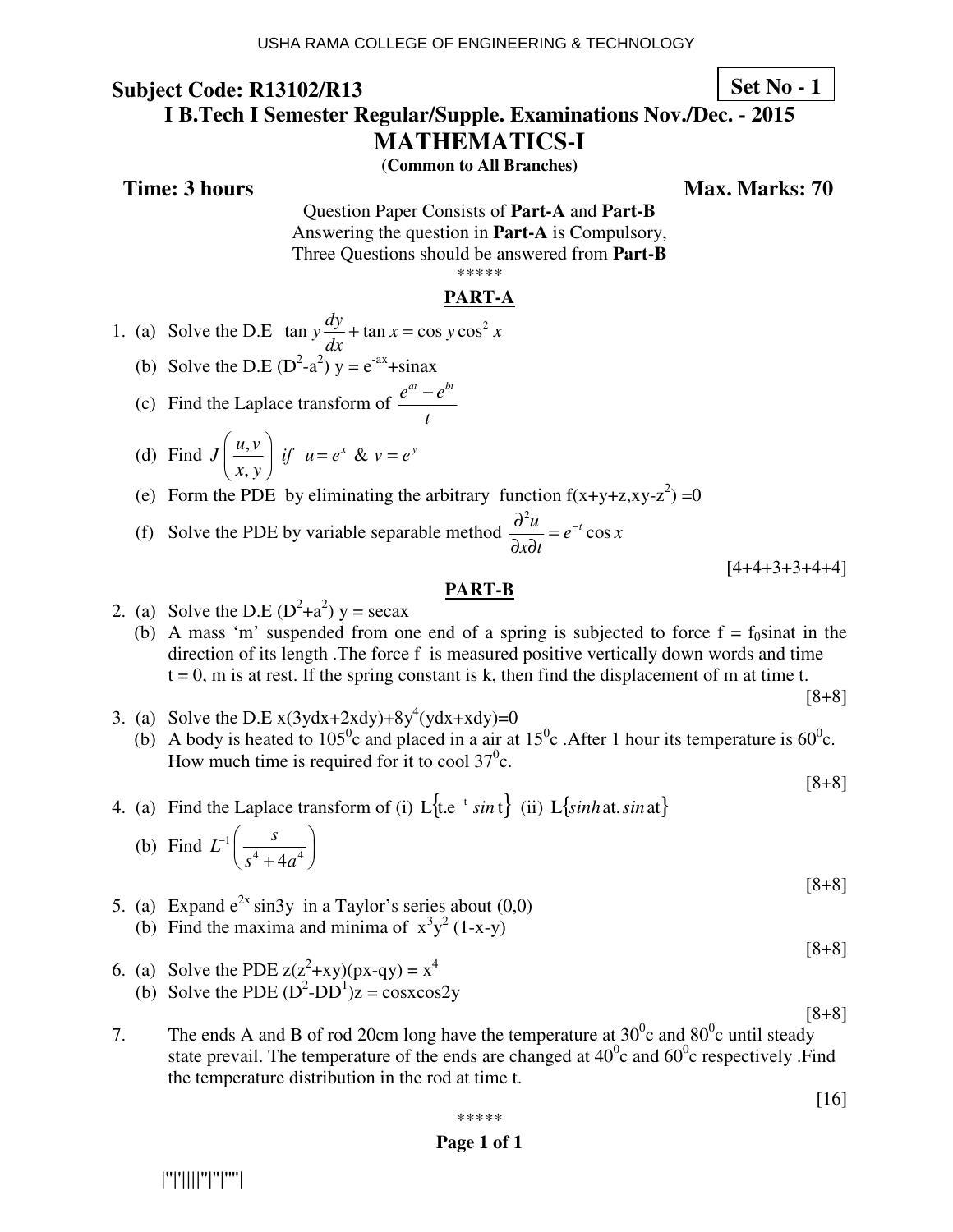**Set No - 2**

#### **I B.Tech I Semester Regular/Supple. Examinations Nov./Dec. - 2015**

**MATHEMATICS-I** 

**(Common to All Branches)** 

**Time: 3 hours** Max. Marks: 70

Question Paper Consists of **Part-A** and **Part-B** Answering the question in **Part-A** is Compulsory, Three Questions should be answered from **Part-B** \*\*\*\*\*

#### **PART-A**

- 1. (a) Solve the D.E  $\frac{dy}{dx} + \frac{y}{y} \log y = \frac{y}{y} (\log y)^2$ *dx x x*  $+\frac{y}{\sqrt{2}}\log y =$
- (b) Solve the D.E  $(D^2+a^2)y = e^{ax} + \cos ax$
- (c) Find the Laplace transform of  $\frac{\cos at \cos bt}{\cos at}$ *t* −
- (d) Find  $J\left(\frac{u,v}{v}\right)$  if  $u=e^{x+y}$  & ,  $J\left(\frac{u,v}{v}\right)$  *if*  $u=e^{x+y}$  &  $v=e^{-x+y}$ *x y*  $\left(\frac{u,v}{x,y}\right)$  if  $u = e^{x+y}$  &  $v = e^{-x+y}$ 
	- (e) Form the PDE by eliminating the arbitrary function  $f(xy+yz+zx,x+y+z) = 0$
- (f) Solve the PDE by variable separable method 2  $\frac{z}{2} = \frac{\partial z}{\partial y} + 2z$  $x^2$  dy  $\frac{\partial^2 z}{\partial x^2} = \frac{\partial z}{\partial x} +$  $\partial x^2 \quad \partial$

 $[4+4+3+3+4+4]$ 

#### **PART-B**

- 2. (a) Solve the D.E  $(D^2+a^2)$  y = tanax.
	- (b) A mass 4.9 kg is suspended from one end of a spring. A pull of 10 kg will stretch it to 5cm, The mass is pull down 6 cm below the static equilibrium position and then released. then find the displacement of mass at time t.

[8+8]

- 3. (a) Solve the D.E xy (ydx + xdy) +  $x^2y^2(2ydx xdy) = 0$ 
	- (b) The rate of at which the bacteria multiply is proportional to the instantaneous number present .If the original number doubles in 2 hrs, in how many hours will it triple.

[8+8]

4. (a) Find the Laplace transform of periodic function  $/a$  0  $(t)$  $(2a - t)/a$   $a \le t \le 2$  $t/a$   $0 \le t \le a$ *f t*  $a-t$ *a*  $a \le t \le 2a$  $\begin{cases} t/a & 0 \leq t \leq \end{cases}$  $=\{$  $\begin{cases} (2a-t)/a & a \leq t \leq \end{cases}$ 

(b) Find 
$$
L^{-1} \left( \frac{s}{(s^2 + a^2)^2} \right)
$$

- 5. (a) Using Taylor's series expand  $e^x \cdot cos y$  near  $(1, \pi/4)$ 
	- (b) Find the maximum and minimum distance of the point (3, 4, 12) from the sphere  $z^2+x^2+y^2=1$  using Lagrange's multiplier method.

[8+8]

[8+8]

|''|'||||''|''|''''|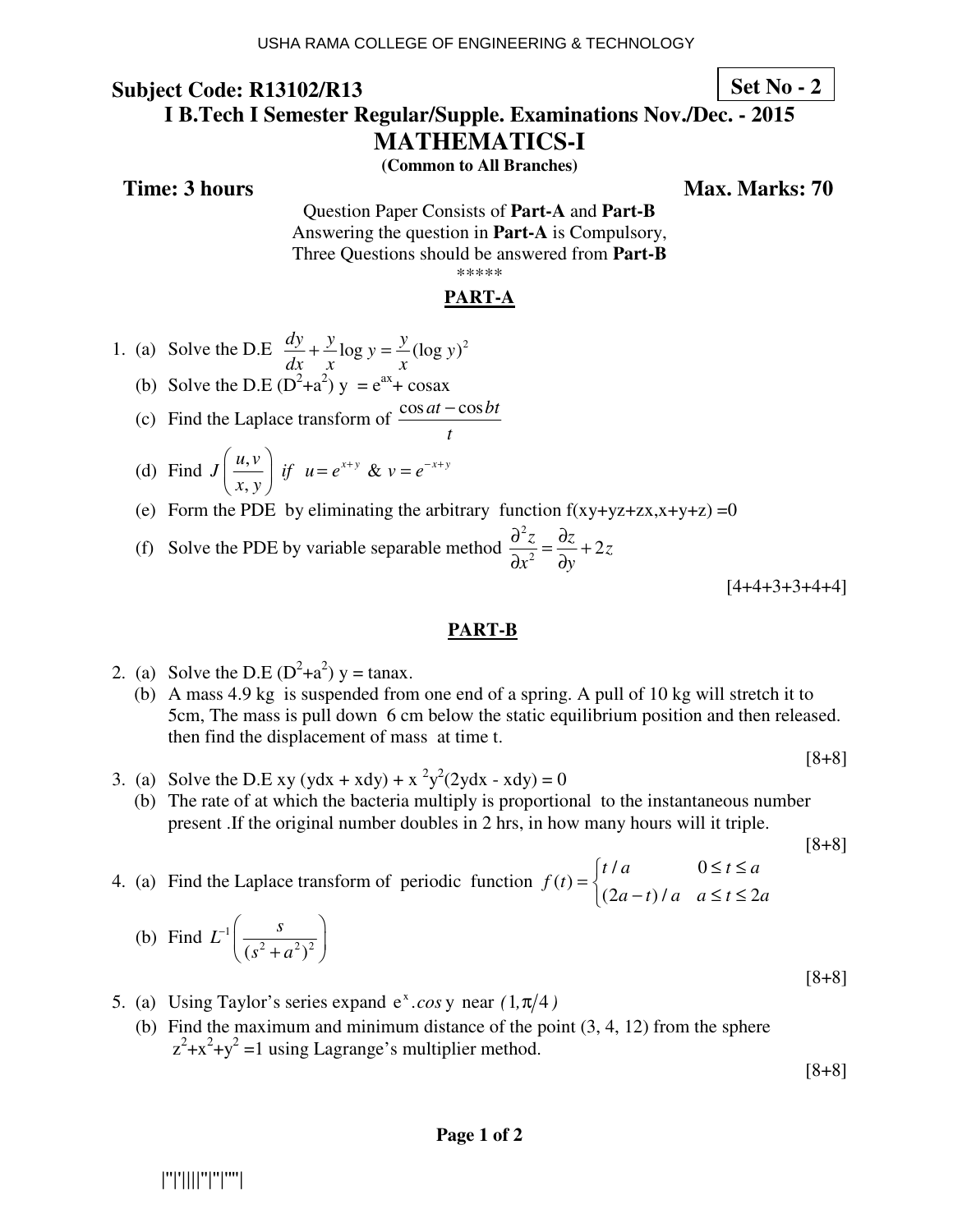- 6. (a) Solve the PDE  $(x^2+y^2+yz)p+(x^2+y^2-xz)q = z(x+y)$ (b) Solve the PDE  $(D^3 - 2D^2 D^1)z = 2e^{2x} + 3x^2y$ .
- 7. A rod 100 cm long, with insulated sides has kept the temperature at  $0^0$ c and  $100^0$ c until steady state prevail. The two ends are suddenly insulated and kept so. Find the temperature distribution in the rod .

\*\*\*\*\*

[8+8]

## **Set No - 2**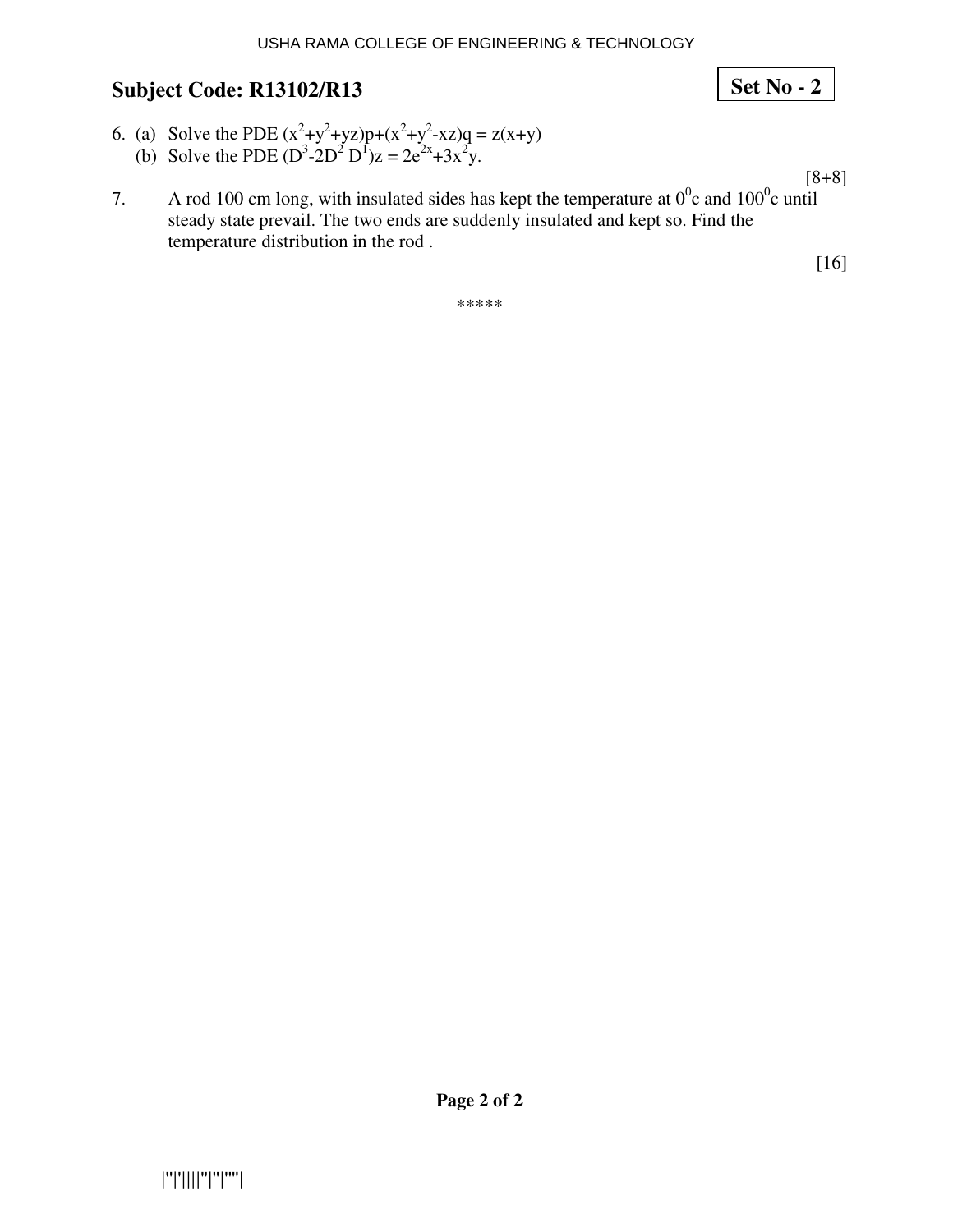**Set No - 3**

#### **I B.Tech I Semester Regular/Supple. Examinations Nov./Dec. - 2015**

**MATHEMATICS-I** 

**(Common to All Branches)** 

**Time: 3 hours** Max. Marks: 70

Question Paper Consists of **Part-A** and **Part-B** Answering the question in **Part-A** is Compulsory, Three Questions should be answered from **Part-B** \*\*\*\*\*

#### **PART-A**

- 1. (a) Solve the D.E  $\frac{dy}{dx} + \frac{y}{dx} = \frac{\sin 2}{x}$  $\log x$   $\log x$  $dy$  y  $\sin 2x$  $dx$   $x \log x$   $\log x$  $+\frac{y}{1}$  =
- (b) Solve the D.E ( $D^2+4$ )  $y = x e^{2x}$
- (c) Evaluate  $\mathbf{0}$  $\frac{\sin t}{\cosh t}$ *t* ∞
- (d) Find  $J\left(\frac{u,v,w}{v}\right)$  if  $u = x + y + z$ ,  $uv = y + z$ , , y,  $J\left(\frac{u,v,w}{v}\right)$  *if*  $u = x + y + z$ ,  $uv = y + z$ ,  $uvw = z$ *x y z*  $\left(\frac{u,v,w}{x,y,z}\right)$  if  $u=x+y+z$ ,  $uv=y+z$ ,  $uvw=z$
- (e) Solve the PDE  $xp-yq = y^2-x^2$

(f) Solve the PDE by variable separable method  $4\frac{\partial z}{\partial x} - \frac{\partial z}{\partial y} = 3z$  and  $z(0, y) = e^{-5y}$ *x dy*  $\frac{\partial z}{\partial z} - \frac{\partial z}{\partial z} = 3z$  and  $z(0, y) = e^{-\frac{z^2}{2}}$  $\partial x \quad \partial$ 

 $[4+4+3+3+4+4]$ 

#### **PART-B**

2. (a) Solve the D.E  $(D^2+a^2)y = x\sin ax$ (b) In an L-C-R circuit , the charge q on a plate of an condenser is given by  $Lq^{11}+Rq^{1}+q/c = E$  sinpt. If initially the current and charge are zero . Then find current in the circuit.

$$
[\mathbf{8} + \mathbf{8}]
$$

3. (a) Solve the D.E  $(x^2+y^2)dx-2xy dy=0$ (b) Find the orthogonal trajectory of  $r^n = a^n \cosh \theta$ .

$$
[8+8]
$$

4. (a) Find the Laplace transform of periodic function  $\sin at$   $0 \le t \le \pi /$  $(t)$  $\sin at \qquad \pi / a \leq t \leq 2\pi /$ *at*  $0 \le t \le \pi/a$ *f t*  $\int \sin at \qquad 0 \leq t \leq$  $=\{$  $\begin{cases} -\sin at & \pi/a \leq t \leq \end{cases}$ 

(b) Find 
$$
L^{-1}\left(\frac{s}{(s^2 + a^2)(s^2 + b^2)}\right)
$$
 using convolution theorem.

[8+8]

π  $\pi / a \leq t \leq 2\pi$ 

5. (a) Expand  $e^x \log(1+y)$  in a Taylor's series about  $(0,0)$ (b) Find the point on the plane of (i)  $2x+3y-z = 5$  (ii)  $3x-4y+5z = 26$  which is nearest to the origin. [8+8]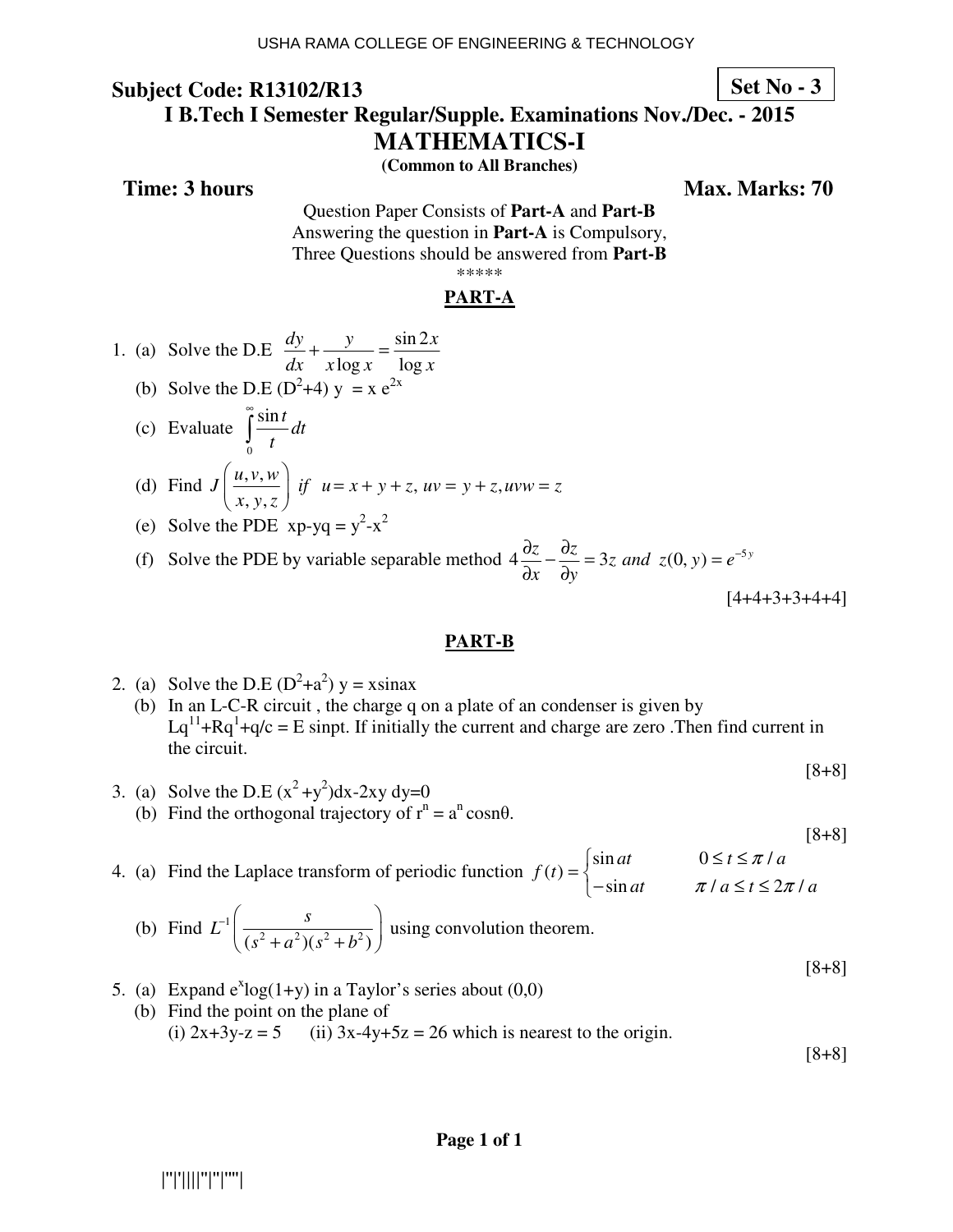# 6. (a) Solve the PDE  $(x^2-y^2-yz)p+(x^2-y^2-xz)q = z(x-y)$ (b) Solve the PDE  $(D^2 - 4DD^1 + D^{1^2})z = e^{2x+y}$

**Set No - 3**

[8+8]

7. Solve the Laplace equation 
$$
\frac{\partial^2 u}{\partial x^2} + \frac{\partial^2 u}{\partial y^2}
$$
 subject to  

$$
u(0, y) = 0, u(l, y) = 0
$$

$$
u(x, 0) = 0 \quad (0 < x < l)
$$

$$
u(x, l) = x(l - x) (0 < x < l)
$$
 [16]

\*\*\*\*\*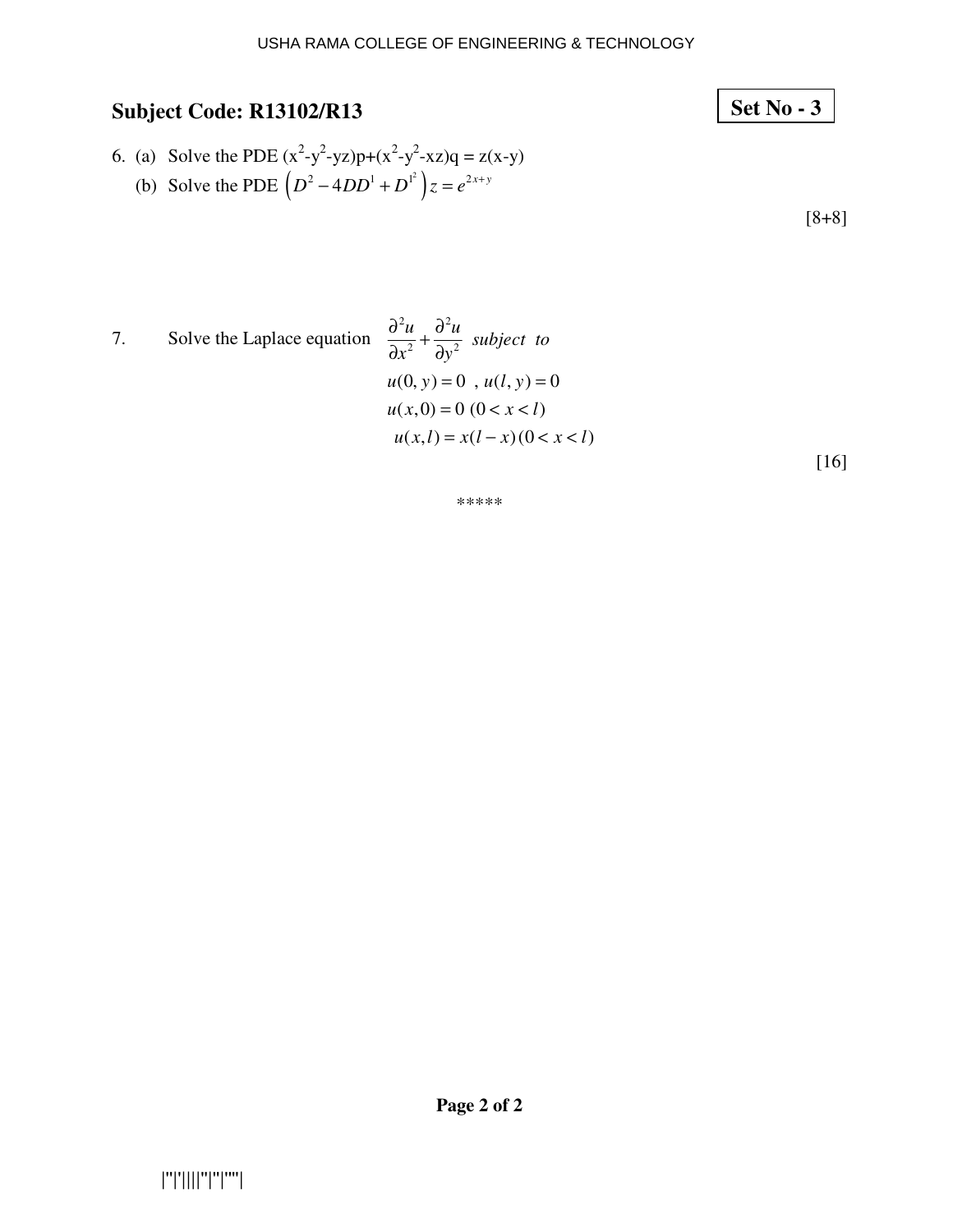**Set No - 4**

#### **I B.Tech I Semester Regular/Supple. Examinations Nov./Dec. - 2015**

**MATHEMATICS-I** 

**(Common to All Branches)** 

**Time: 3 hours** Max. Marks: 70

Question Paper Consists of **Part-A** and **Part-B** Answering the question in **Part-A** is Compulsory, Three Questions should be answered from **Part-B** \*\*\*\*\*

#### **PART-A**

- 1. (a) Solve the D.E  $xy(1 + xy^2)\frac{dy}{dx} = 1$ *dx*  $+ xy^2 \frac{dy}{dx} =$
- (b) Solve the D.E ( $D^2+4D+4$ )  $y = e^{-2x}+x^2$
- (c) Evaluate  $\int e^{-3}$  $\mathbf{0}$  $e^{-3t}t\sin t$ ∞  $\int e^{-}$

(d) Find 
$$
J\left(\frac{u, v, w}{x, y, z}\right)
$$
 if  $u = yz/x$ ,  $v = xz/y$ ,  $w = xy/z$ 

(e) Solve the PDE  $z(p^2+q^2+1)=1$ 

(f) Solve the PDE by variable separable method  $3\frac{\partial z}{\partial x} + 2\frac{\partial z}{\partial y} = 0$  and  $z(x,0) = 4e^{-x}$  $x \partial y$  $\frac{\partial z}{\partial z} + 2 \frac{\partial z}{\partial z} = 0$  and  $z(x,0) = 4e^{-x}$  $\partial x$   $\partial$  $[4+4+3+3+4+4]$ 

#### **PART-B**

- 2. (a) Solve the D.E  $(D^2+a^2)$  y = cosecax. (b) In an L-C-R circuit, the current 'i' is given by  $Li^{11} + Ri^{1} + 1/c = pE$  cospt. Then find current in the circuit 'i' when (i)  $cR^2 > 4L$  (ii)  $cR^2 < 4L$ 
	- [8+8]
- 3. (a) Solve the D.E  $(x^2y-2xy^2)dx-(x^3-3x^2y)dy=0$ (b) Find the orthogonal trajectory of  $r^n = a^n sin n\theta$
- 4. (a) Find the Laplace transform of periodic function  $\cos at$   $0 \le t \le \pi /$  $(t)$  $\cos at$   $\pi / a \le t \le 2\pi /$ *at*  $0 \le t \le \pi/a$ *f t at*  $\pi / a \leq t \leq 2\pi / a$ π  $\pi / a \leq t \leq 2\pi$  $\begin{cases} \cos at & 0 \leq t \leq \end{cases}$  $=\{$  $\begin{cases} -\cos at & \pi/a \leq t \leq \end{cases}$

(b) Find 
$$
L^{-1}\left\{\frac{1}{(s-2)(s+2)^2}\right\}
$$
 using convolution theorem.

[8+8] 5. (a) Expand  $e^x$  siny in powers of x & y (b) Find the Extrema of (i)  $a^2-x^2-y^2$  (ii)  $x^3y^2-xy$ 

[8+8]

[8+8]

#### **Page 1 of 2**

### |''|'||||''|''|''''|